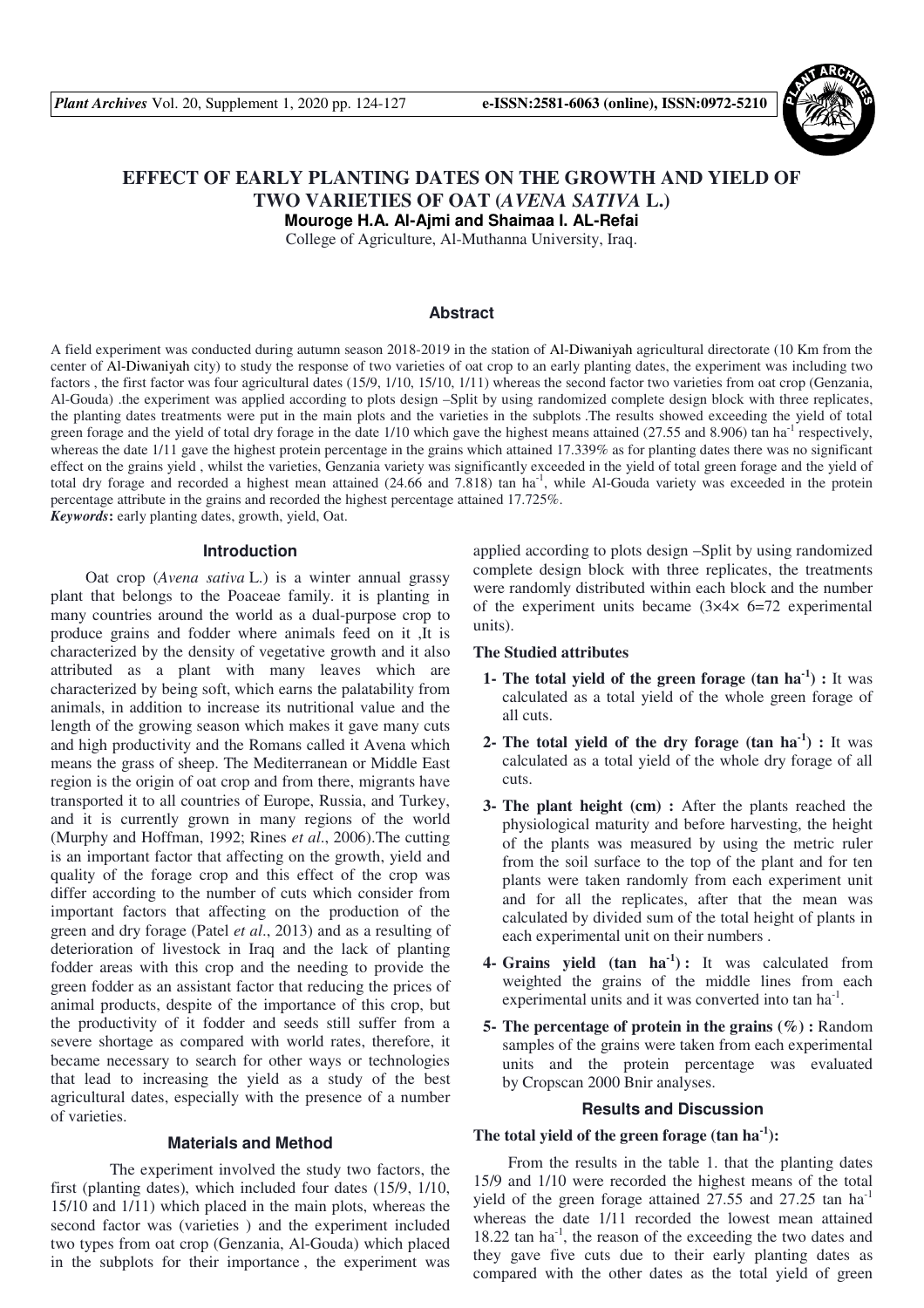forage is related with the yield of the cuts throughout the growing season and this result agreed with Ayub *et al*., (2012).as for the varieties, Genzania variety was significantly exceeded and recorded the highest mean attained 24.66 tan ha<sup>-1</sup> whereas Al-Gouda variety recorded mean attained 24.49  $\tan$  ha<sup>-1</sup> and the reason may be due to their exceeded in all cuts.

**Table 1 :** Effect of planting date and varieties and their interaction between them on the total yield of the green forage  $(tan ha^{-1})$ 

|                       | varieties    |                 | <b>Dates Mean</b>  |
|-----------------------|--------------|-----------------|--------------------|
| <b>Dates</b>          | Genzania     | <b>Al-Gouda</b> |                    |
| 9/15                  | 27.80        | 27.84           | 27.25              |
| 10/1                  | 27.23        | 28.00           | 27.55              |
| 10/15                 | 24.78        | 23.72           | 24.06              |
| 11/1                  | 18.83        | 18.41           | 18.22              |
| varieties mean        | 24.66        | 24.49           |                    |
|                       | <b>Dates</b> | varieties       | <b>Interaction</b> |
| $\text{L.S.D}_{0.05}$ | 1.068        | 1.035           | 2.078              |

## height, as for the varieties, Genzania variety was significantly exceeded and recorded the highest mean attained 71.17 cm whereas Al-Gouda variety recorded mean attained 62.90 cm and the reason of the variation between the two varieties may be due to difference of their genotype Matiello *et al*. (1999) and this result agreed with what found by Ma *et al*. (2006); Zaman *et al*. (2006) ; Buerstmayr *et al*. (2007) and Ahmed *et al*. (2008) who all mentioned to difference of varieties between them in the plant height attribute.

**Table 3 :** Effect of planting date and varieties and their interaction between them on the plant height attribute (cm).

|                       | varieties    |                 | <b>Dates Mean</b>  |
|-----------------------|--------------|-----------------|--------------------|
| <b>Dates</b>          | Genzania     | <b>Al-Gouda</b> |                    |
| 9/15                  | 69.50        | 56.17           | 63.31              |
| 10/1                  | 68.20        | 66.73           | 65.81              |
| 10/15                 | 70.10        | 71.90           | 68.82              |
| 11/1                  | 76.87        | 56.80           | 69.95              |
| varieties mean        | 71.17        | 62.90           |                    |
| L.S.D <sub>0.05</sub> | <b>Dates</b> | varieties       | <b>Interaction</b> |
|                       | 1.120        | 2.253           | 4.206              |

### **The grains yield (tan ha-1):**

From the results in the table 4. we observed there was no significant differences between planting dates, while the varieties, Al-Gouda variety gave the highest mean attained 2.455 tan  $ha^{-1}$  whereas Genzania recorded the lowest mean attained 2.257 tan  $ha^{-1}$ , the reason of Al-Gouda variety exceeding return to it was basically exceeded in one of the yield components also it may be due to difference in it genotype and this result agreed with what found by Nawaz *et al*. (2004); Gautam *et al*. (2006); Ahmed *et al*. (2008) and Mohamed (2017) who explained that the varieties differ in the amount of grains yield.

**Table 4 :** Effect of planting date and varieties and their interaction between them on the grains yield attribute (tan  $ha^{-1}$ ).

|                       | varieties    |           |                    |
|-----------------------|--------------|-----------|--------------------|
| <b>Dates</b>          | Genzania     | Al-Gouda  | <b>Dates Mean</b>  |
| 9/15                  | 2.467        | 2.853     | 2.470              |
| 10/1                  | 2.080        | 2.433     | 2.441              |
| 10/15                 | 2.387        | 2.547     | 2.633              |
| 11/1                  | 2.093        | 1.987     | 2.387              |
| varieties mean        | 2.257        | 2.455     |                    |
| $\text{L.S.D}_{0.05}$ | <b>Dates</b> | varieties | <b>Interaction</b> |
|                       | N.S          | 0.1330    | 0.2859             |

#### **The percentage of protein in the grains (%):**

From the results in the table 5. we observed planting date 1/11 was significantly exceeded and recorded the highest percentage attained 17.244, whereas 1/10 recorded the lowest percentage attained 16.828% without any significant difference from 15/10 which recorded %17.150 this can be explained that the grain protein comes from two sources: the vegetative parts and the fruit parts. therefore, the temperatures of the last date (25 ºC) lead to a tension on the fruit parts (parts of the flower cluster) and therefore reduced its contribution in the food manufacturing, which lead the plant to dependence mainly on materials transported from the vegetative part (the second source) during the retranslocation

## **The total yield of the dry forage (tan ha-1):**

The results in the table 2. showed that the planting dates 15/9 and 10/1 recorded the highest mean attained 8.906 and 8.855 tan  $ha^{-1}$  while the date 11/1 recorded the lowest mean attained  $5.802$  tan ha<sup>-1</sup> and the reason of two date exceeding maybe due to they gave five cuts as a result of planting them at an early dates as compared with other dates and the total yield of the dry forage is related with the yield of the cuts throughout the growing season and this result agreed with Ayub *et al*., (2012).As for the varieties, Genzania variety was significantly exceeded and recorded the highest mean attained 7.818 tan ha<sup>-1</sup> whereas Al-Gouda variety recorded mean attained  $7.625$  tan ha<sup>-1</sup> and the reason may be due to their exceeded in all cuts.

**Table 2 :** Effect of planting date and varieties and their interaction between them on the total yield of the dry forage  $(tan ha^{-1})$ .

|                       | varieties    |                 | <b>Dates Mean</b>  |
|-----------------------|--------------|-----------------|--------------------|
| <b>Dates</b>          | Genzania     | <b>Al-Gouda</b> |                    |
| 9/15                  | 9.236        | 9.341           | 8.855              |
| 10/1                  | 9.100        | 8.868           | 8.906              |
| 10/15                 | 6.983        | 6.534           | 6.906              |
| 11/1                  | 5.952        | 5.760           | 5.802              |
| varieties mean        | 7.818        | 7.625           |                    |
| $\text{L.S.D}_{0.05}$ | <b>Dates</b> | varieties       | <b>Interaction</b> |
|                       | 0.4469       | 0.3528          | 0.7417             |

## **The plant height (cm):**

The results in the table 3. showed there was an extreme increasing with dates advancing to the plant height attribute which recorded means attained (63.31, 65.81, 68.82, 69.95) cm of the four dates respectively and the reason may be due to the suitability of the temperature  $(25.2)$  C° which gave oat the perfect growth and accumulation of dry matter and that positively reflected on plant height also recurrence of cuts lead to reduce nutrients which support the growth and that reduce the height of down internodes and this result agreed with Alatabi (2011) and Ziara (2013) and Aasal and faiyth (2014) and Al- Dulaimi and Alkalifawi (2016) who mentioned that the cut process lead to reduce the plant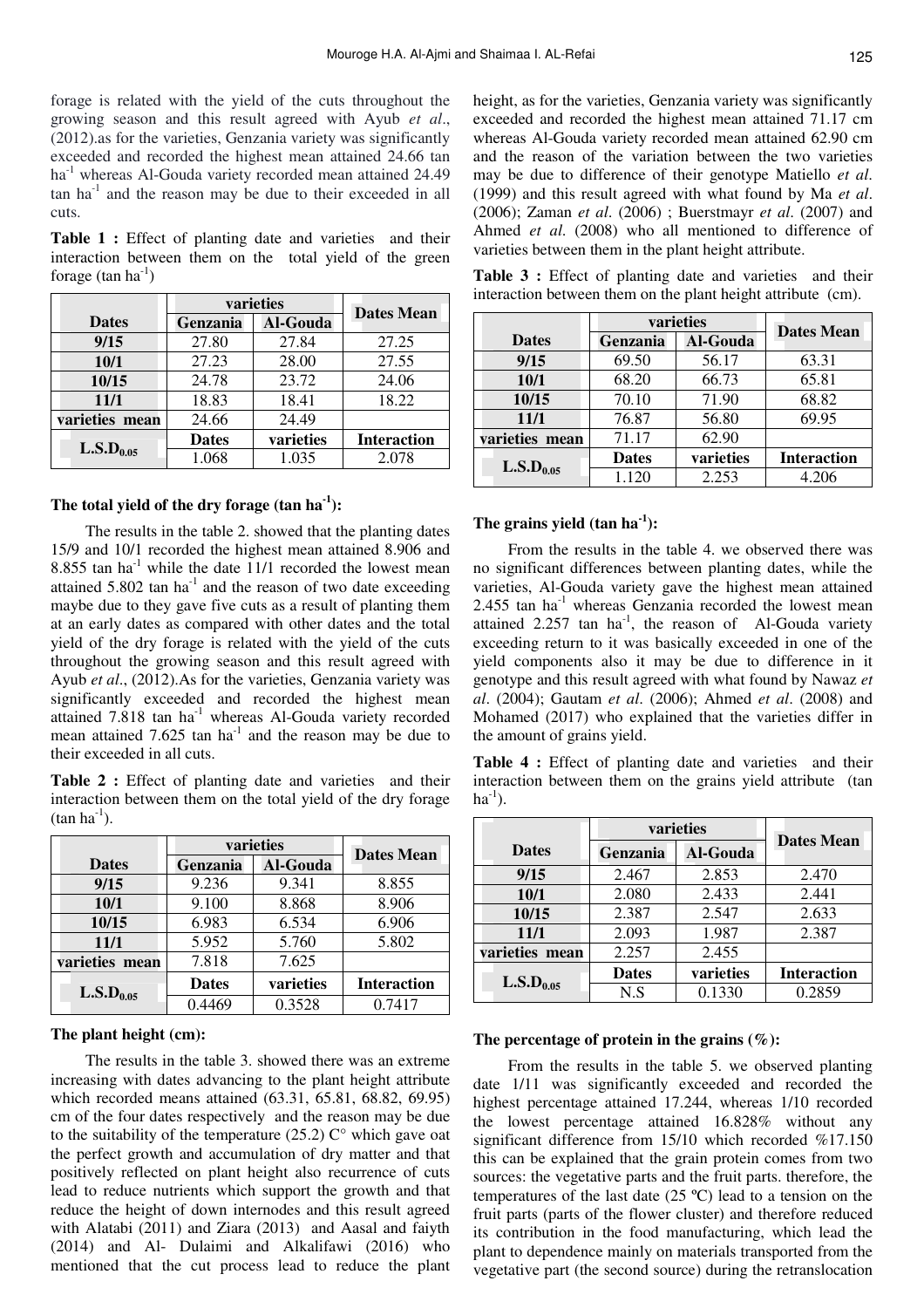process of materials which mostly protein substances and that lead to increased deposition of protein in grains this result was similar to what achieved by each researchers Eriscon *et al*. (1977); Chapko *et al*. (1991), Singh *et al*. (2010) and Ghazal (2012) and al-Hassani (2014) and Mostafa *et al*. (2010) who noticed there was an increase in the protein percentage when planting is delayed ,as for varieties, Al-Gouda variety gave the highest percentage attained 17.725%, whereas Genzania variety recorded percentage attained 16.975% and this agreed with (Doehlert, (2002); Pixley and Frey (1991); Yanming *et al*. (2006); Peterson *et al*. (2005) and Biel *et al*. (2009) who showed that the oat varieties differ in the protein percentage of grains.

**Table 5 :** effect of planting date and varieties and their interaction between them on the percentage of protein in the grains attribute (%)

|                       | varieties    |                 | <b>Dates Mean</b>  |
|-----------------------|--------------|-----------------|--------------------|
| <b>Dates</b>          | Genzania     | <b>Al-Gouda</b> |                    |
| 9/15                  | 17.533       | 17.633          | 17.244             |
| 10/1                  | 15.533       | 17.567          | 16.828             |
| 10/15                 | 17.367       | 17.400          | 17.150             |
| 11/1                  | 17.467       | 18.300          | 17.339             |
| varieties mean        | 16.975       | 17.725          |                    |
| $\text{L.S.D}_{0.05}$ | <b>Dates</b> | varieties       | <b>Interaction</b> |
|                       | 0.1317       | 0.1798          | 0.3445             |

#### **References**

- Ahmad, G.; Ansar, M.; Kalem, S.; Nabi, G. and Hussain, M. (2008). Performance of early maturing oats (*Avena sativa* L.) cultivars for yield and quality. J. Agric. Res. 46(4): 341-346.
- Al-Hassani, R.T.J. (2014). Effect of planting dates on the growth and yield of different genotypes of oat crop *Sativa Avena* L. M.Sc. thesis. college of agriculture – Al-Muthanna university.
- AL-Attabi, B.K.J. (2011). Response of two varieties of Barely to nitrogen fertilization and the number of cuts on the green yield and the grains. Msc. thesis . technical College plant production techniques – Babylon university.
- Al-Dulami, N.M.A. and Al-Khlifawi, M.S.A. (2016). Effect of sowing and cutting date on growth and green fodder yield of Oat. Al-Anbar journal of agriculture sciences vol.(14) No (1) , college of agriculture – Al-Anbar university.
- Asal, S.T. and Faiyth, S.E. (2014). Effect of mowing numbers and planting distance on green forage yield and some agronomic and quality characters for three barly varieties .Al-Anbar journal of agricultural sciences, 12(2) college of agriculture - Al-Anbar university.
- Ayub, M.; Nadeem, M.A.; Naeem, M.; Tahir, M.; Tariq, M. and Ahmad, W. (2012). Effect of different levels of P and K on growth, forage yield and quality of cluster bean (*Cyamopsis tetragonolobus L.).* Journal of Animal and Plant Sciences, 22: 479-483.
- Biel, W.; Bobko, K. and Maciorowski, R. (2009). Chemical composition and nutritive value of husked and naked oats grain. Journal of Cereal Science, 49: 413-418.
- Buerstmayr, H.; Krenn, N.; Stephan, U.; Grausgruber, H. and Zechner, E. (2007). Agronomic performance and quality of oat (*Avena sativa* L.) genotypes of worldwide

origin produced under Central European growing. conditions // Field Crops Res., 101: 341–351.

- Chapko, L.B.; Brinkman, M.A. and Albrecht, K.A. (1991). Genetic variation of forage yield and quality among grain oat genotypes harvested at early heading crop Sci. 31: 874 – 878.
- Doehlert, D.C. (2002). Quality improvement in oat. Journal of Crop Production (Food Products Press, an imprint of the Haworth Press, Inc.) 5(1/2) (9/10): 165-189.
- Eriscon, D.O.; Rivel, N. and Wfranch, E. (1977). The nutritional value of to narrated at several stage of muturity north Dakota farm Res. 35: 13- 16.
- Gautam, S.K.; Verma, A.K. and Vishwakarma, S.R. (2006). Genetic variability and association of morphophysiological characters in oat (*Avena sativa* L.) Farm Sci J. 15(1): 82–83.
- Ghazal, S.A.Y. (2012) .Response of growth stages ; yield and quality some of oat crop varieties to the Nitrogen fertilizers and the supplementary irrigation. Ph.D. thesis - college of Agriculture and Forestry – Al-Mousel University.
- Ma, Y.; Liu, Z.; Bai, Y.; Wang, W. and Wang, H. (2006). Study on diversity of oats varieties in Xinjiang // Xinjiang Agricultural Sciences, iss. 6: 510–513.
- Matiello, R.R.; Sereno, M.J.; Neto, C.M.; Carvalho, J.F.B.; Pacheco, F.I.F.; Pegoraro, M.T. and Taderka, D.G. (1999). Characterization for plant height and flowering date in the biological species oat Pesquisa Agropecuária Brasileira. 34(4): 1393–1398.
- AL-Kadhum, M.A. (2017). Effect of seeding rates and fertilization treatments on the growth and yield of oat crop *Avena sativa* L. M.Sc. thesis. college of agriculture–Al-Basrah university.
- Mostafa, H.A.M.; Hassanein, R.A.; Khawas, S.A.; El-Bassiouny, H.M.S. and Abd El-Monem, A.A. (2010). Effect of arginine or putrescine on growth , yield and yield components of late sowing wheat. J. Appl. Sci. Res. 6(2): 177-183.
- Murphy, J.P. and Hoffman, L.A. (1992). The origin, history, and production of oat. In Marshall HG, Sorrells ME (eds) Oat Science and Technology, Agron Monogr 33. ASA and CSSA, Madison, WI, 1–28.
- Nawaz, N.; Razzaq, A.; Ali, Z. and Yousaf, M. (2004). Performance of different oat (*Avena sativa* L.) varieties under the agro-climatic conditions of Bahawalpur-Pakistan. Int. J. Agric. Biol. 1560- 8530: 624-626.
- Patel, T.U.; Arvadia, M.K.; Patel, D.D.; Thanki, J.D. and Patel, H.M. (2013). Response of oat (*Avena sativa* L.) to cutting management and times of nitrogen application. Crop Reaserch and Research on Crops, 4(3): 902-906.
- Peterson, D.M.; Wesenberg, D.M.; Burrup, D.E. and Erickson, C.A. (2005). Relationships among agronomic traits and grain composition in oat genotypes grown in different environments. Crop Sci. 45: 1249-1255.
- Pixley, K.V. and Frey, K.J. (1991). Inheritance of test weight and its relationship with grain yield of oat. Crop Science, 31: 3640.
- Rines, H.W.; Molnar, S.J.; Tinker, N.A. and Phillips, R.L. (2006). Genome Mapping and Molecular Breeding in Plants. Chittaranjan Kole (Ed), Oat. Springer, Berlin.
- Singh, S.; Gupta, A.K.; Gupta, S.K. and Kaur, N. (2010). Effect of sowing time on protein quality and starch pasting characteristics in wheat (*Triticum aestivum* L.)